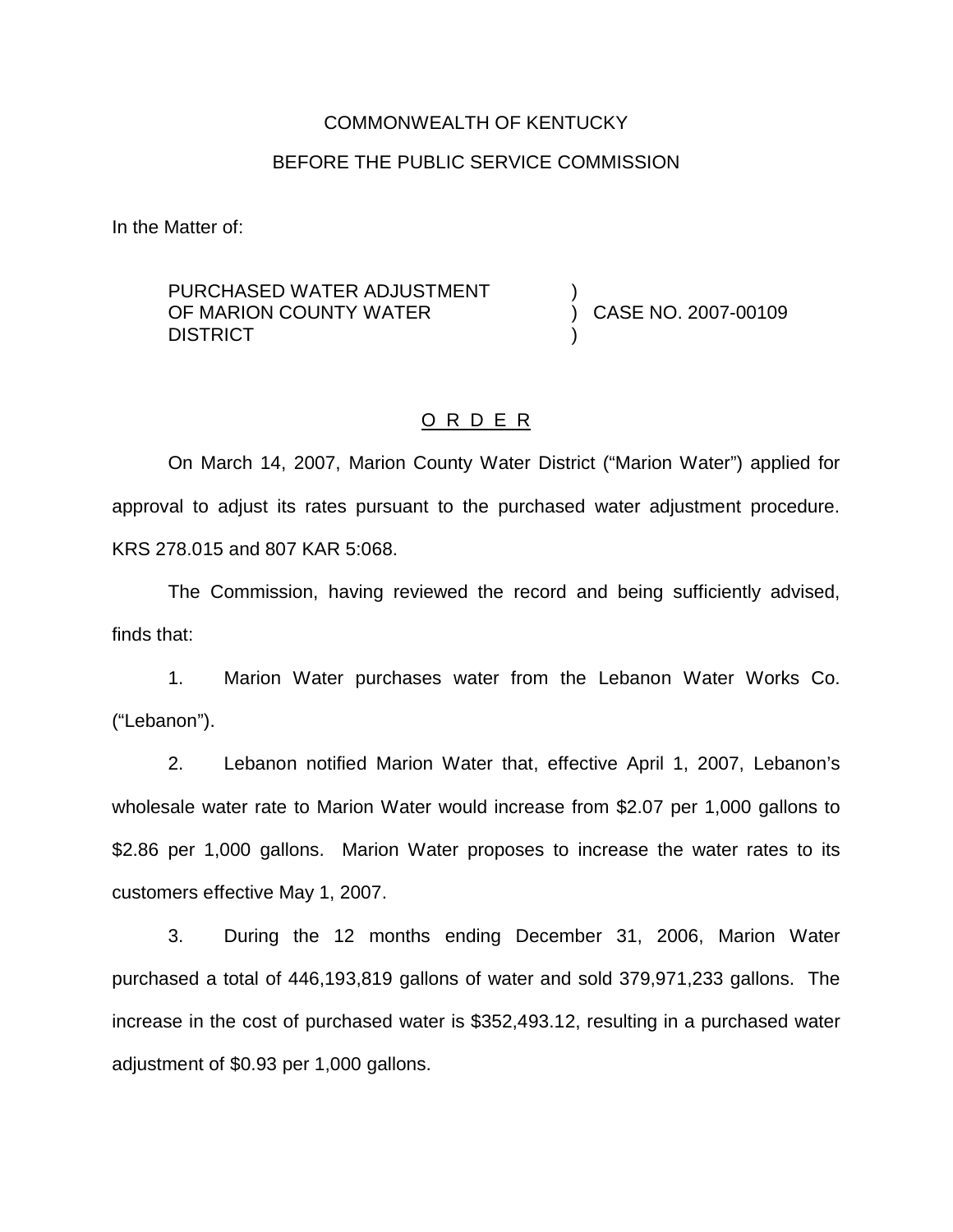4. The purchased water adjustment of \$0.93 per 1,000 gallons is fair, just, and reasonable and should be approved.

5. Marion Water filed a proposed tariff sheet with the application. The proposed tariff sheet contains rates in which Marion Water revised the rate design from its current rate design. 807 KAR 5:068 does not allow revisions in rate design to be made in filings under this regulation.

IT IS THEREFORE ORDERED that:

1. The rates proposed by Marion Water are denied.

2. The purchased water adjustment of \$0.93 per 1,000 gallons and the rates in Appendix A, attached hereto and incorporated herein, are fair, just, and reasonable and are approved for services rendered on and after May 1, 2007.

3. Within 20 days of the date of this Order, Marion Water shall file with the Commission revised tariff sheets showing the rates approved herein.

Done at Frankfort, Kentucky, this 9<sup>th</sup> day of April, 2007.

By the Commission

ATTEST:

**Executive Director** 

Case No. 2007-00109